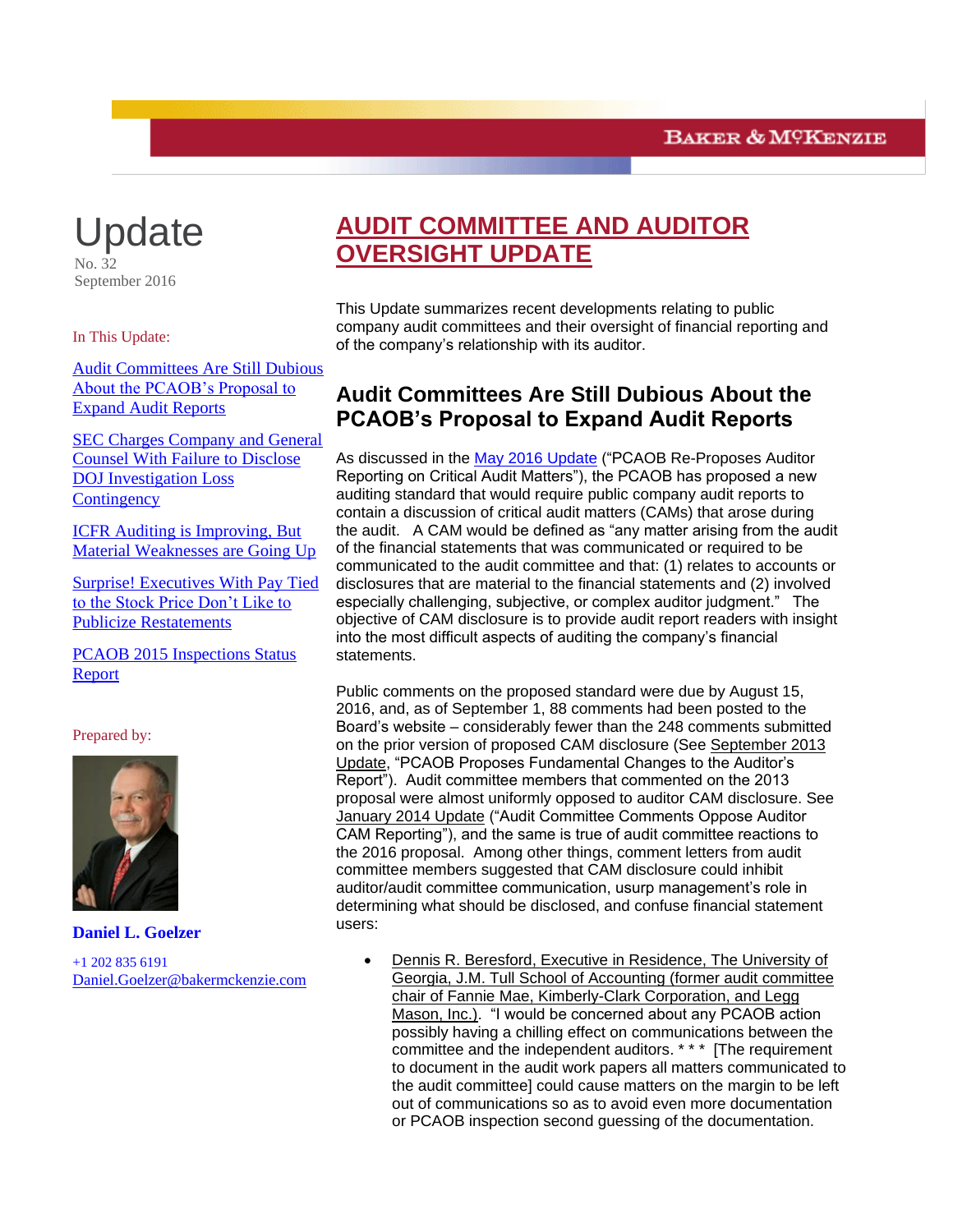On the other hand, the fact that all matters communicated to the audit committee have to be documented would seem to encourage auditors to err on the side of including all such items in their reports [as CAMs] rather than leaving out some matters that qualify for communication but don't seem to require inclusion in the report. This seems to lead to a sort of 'damned if you do, damned if you don't' situation."

- John V. Faraci, Chair of the Audit and Finance Committee, ConocoPhillips Company. "Requiring the auditor to disclose CAMs, as determined by the auditor, autonomously in the auditor's report inappropriately magnifies the role of the auditor, expanding the auditor's responsibility into independently reporting on accounting policies, estimates, transactions and other matters, rather than purely attesting to a company's financial information through a pass/fail audit opinion. It inherently undermines the governance role of the audit committee and the disclosure role of management. It is also inconsistent with the principle underpinning our regulatory framework that an auditor should not be the source of disclosure about a company."
- The Audit Committee of CA, Inc. (Raymond J. Bromark, Chair, Jens Alder, Rohit Kapoor, and Jeffrey G. Katz). "We believe the proposed shift of responsibilities for original source of disclosure of company information from the company's management and audit committee to the auditors, as suggested in the Proposed Standard, inappropriately expands the role of the auditor and unavoidably takes away from the importance of management's responsibility to communicate important financial information and the governance role performed by the audit committee, thus essentially undermining the foundation of financial reporting."
- Patrick J. Condon, Chair of the Audit Committee, Entergy Corporation. "If management, the external auditors, and the audit committee fulfill their respective responsibilities, I believe the additional communications and requirements outlined in the PCAOB's re-proposed auditor reporting standard are unnecessary. Furthermore, I believe the additional communications and requirements are likely to result in disclosure overload, confusion regarding the roles of the various parties in the process and perhaps even less perceived quality of company-prepared financial statements."

In addition, several public company management comments warned that the proposal would undermine the work of the audit committee. For example:

 Michele A. Peppers, CPA, Vice President Accounting & Reporting, Chief Accounting Officer, Career Education Corporation. "An unintended consequence of CAMs is that it may provide a disincentive for topics to be brought to audit committees' attention. A company's management team may be inclined to discuss fewer items with the audit committee in order to reduce the number of CAMs disclosed in the audit report. This may result in additional audit procedures required as the auditors may have to find alternative procedures to test areas where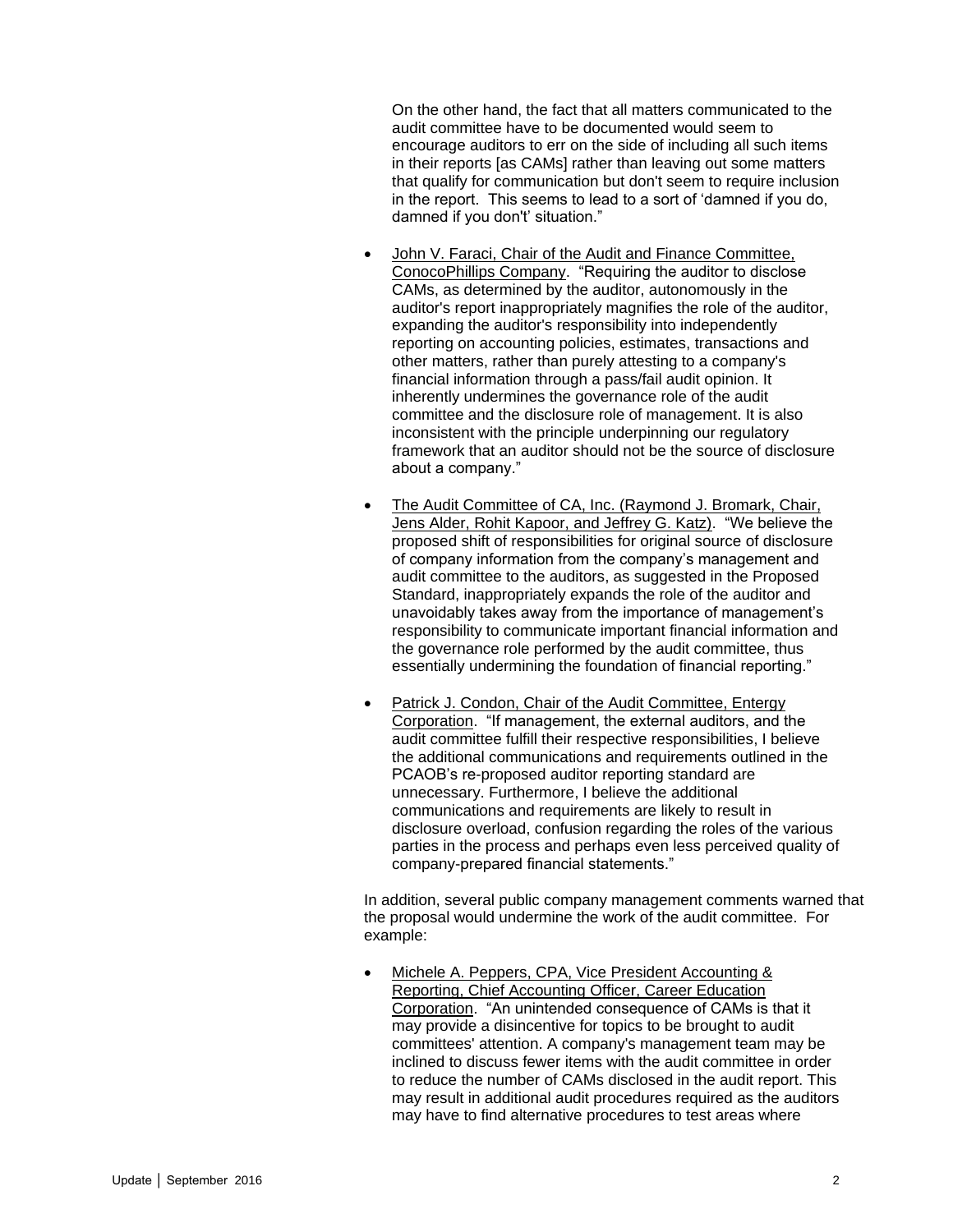management may be less forthcoming to discuss or provide information for."

- Michael Hardesty, Corporate Vice President, Controller and Chief Accounting Officer, Northrop Grumman Corporation. "CAM disclosure in the auditor's report may result in the unintended consequence of changing the quantity and nature of information communicated by auditors to audit committees. In contemplation of the required disclosure in the auditor's report, auditor communications with audit committees may lack the depth of current communications and become more general or boilerplate in nature."
- Loretta V. Cangialosi, Senior Vice President and Controller, Pfizer Inc. "We believe that while using communications to audit committees as a source for CAMs appears to be a reasonable approach as those are generally the most important matters it is likely to have numerous unintended consequences including providing a potential disincentive to openness of interactions with the audit committee. As this is contrary to overall best practice and good corporate governance, we cannot support this proposed provision of the standard. Furthermore, there is a real and substantive cost to this proposal for which investors have not yet been able to articulate how they would use the information to make better investing decisions resulting in benefits which are intangible and amorphous."

Comment: While audit committee members and public companies generally do not support auditor CAM reporting, the comments from investors, accounting firms, and other commentators are, on the whole, more favorable to the PCAOB's proposal. The Board has indicated that it plans to act on expanded auditor reporting before the end of the year, and it is likely that the proposal will be adopted in substantially the form in which it was published in May. For audit committees, the focus will then shift to developing a protocol with the engagement partner under which the audit committee will learn, as far in advance of the issuance of the audit opinion as possible, (1) the issues that the auditor intends to disclose as CAMs; (2) what the auditor intends to say in the audit opinion regarding the CAMs; and (3) how the auditor's statements will compare to management's disclosures regarding the same issues.

### <span id="page-2-0"></span>**SEC Charges Company and General Counsel With Failure to Disclose DOJ Investigation Loss Contingency**

On September 9, the Securities and Exchange Commission filed an enforcement action against a public company and its general counsel for failing to disclose a material loss contingency, or record an accrual, for potential losses arising from an ongoing Department of Justice investigation into whether a company subsidiary had violated the False Claims Act by overcharging the government in connection with a contract. SEC v. RPM International Inc., [Litigation Release No. 23639](https://www.sec.gov/litigation/litreleases/2016/lr23639.htm)  [\(September 9, 2016\).](https://www.sec.gov/litigation/litreleases/2016/lr23639.htm) Ultimately, the company settled with the DOJ for nearly \$61 million. While the case does not involve charges against the audit committee, the SEC's [complaint](https://www.sec.gov/litigation/complaints/2016/comp23639.pdf) alleges that statements made by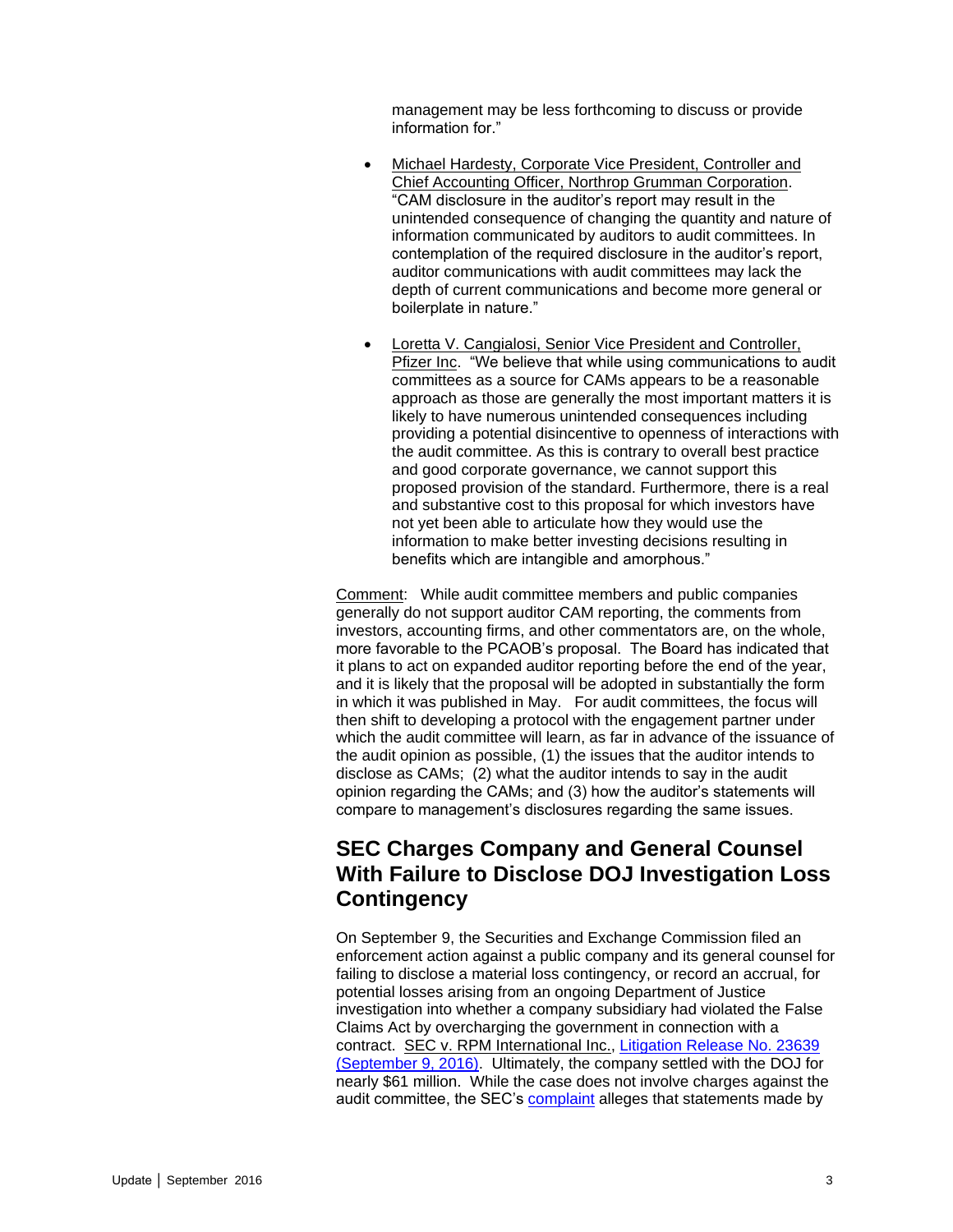the audit committee may have caused the general counsel to feel under pressure to avoid or delay disclosing the contingent loss.

GAAP requires disclosure of the underlying contingency when a loss is reasonably possible; the amount of the loss must be accrued and recorded on the books when the loss is both probable and reasonably estimable. Applying these concepts to potential losses arising from governmental investigations is challenging because the outcome is often difficult to predict and disclosure can impair the company's negotiating position. Because contingency disclosures and accruals require the exercise of judgment, SEC enforcement in this area is rare. However, the SEC's complaint against RPM illustrates the seriousness with which Commission takes the contingent loss disclosure and accrual requirements and the fact that companies are not free to delay disclosure when there is concrete evidence that a loss has been incurred.

According to the SEC's allegations, after learning that the DOJ was investigating the company subsidiary, RPM's general counsel obtained an analysis indicating that the subsidiary had, in fact, overcharged the government by at least \$11 million and possibly more. Despite this information, the general counsel signed a management representation letter to the auditor stating that he was not aware of any loss contingencies exceeding the auditor's materiality threshold of \$1.2 million. RPM omitted any information about the DOJ investigation from its Form 10-Q for the first quarter of FY 2013. With respect to litigation contingencies, the Form 10-Q merely stated, "We are party to various claims and lawsuits" and "we record provisions when we consider the liability probable and reasonably estimable." The SEC asserts that this statement was misleadingly because a material loss relating to the DOJ investigation was probable and reasonably estimable at the end of 2013  $Q1$ .

Prior to the second quarter report, the general counsel's understanding of the level of overcharges had increased, and he planned to submit a settlement offer of \$27 million to the DOJ. Nevertheless, the general counsel is alleged to have stated orally to the auditors that "no loss contingency exists." Further, four days prior to the second quarter filing, at an audit committee meeting attended by the CEO, CFO, and audit firm, the general counsel provided an update on the DOJ investigation, but failed to disclose that overcharge estimates totaling \$12 million had already been provided to the DOJ and that, within the next week, he intended to submit a settlement offer in the range of \$27-28 million.

In its press release announcing the case, the SEC states:

"As a result of [the general counsel's] conduct, the SEC alleges that RPM filed multiple false and misleading documents with the SEC. For example, among other things, RPM failed to disclose in its filings with the SEC any loss contingency related to the DOJ investigation, or to record an accrual on its books, when required to do so by governing accounting principles and the securities laws. RPM also failed to disclose in its SEC filings a material weakness in its internal control over financial reporting and its disclosure controls when in fact such weakness existed. Consequently, RPM did not provide investors with accurate information about RPM's financial condition."

The complaint also asserts that, in the SEC's view, the general counsel may have felt under pressure to avoid, or at least postpone, recording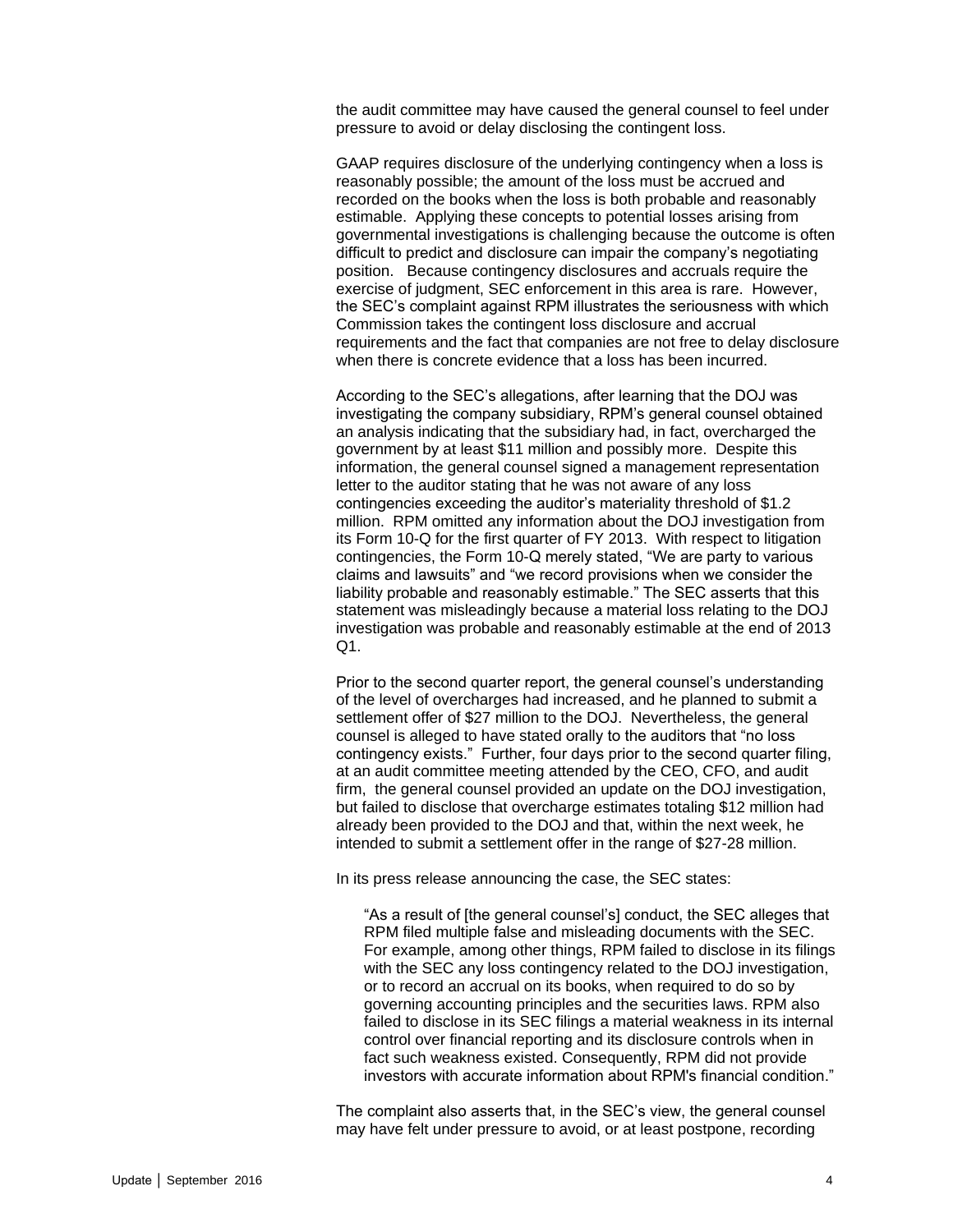the losses related to the DOJ investigation. In a Form 8-K filed around the same time as the 2013 Q1 Form 10-Q, RPM disclosed certain onetime charges arising from matters unrelated to the DOJ investigation. According to the complaint, at an audit committee meeting the day before that filing was made, the audit committee communicated to management that "we're not going to be accepting of ongoing extraordinary charges or one-time charges. We [don't] think that that would bode well for the company and . . . the impression of our shareholders and others of how we run the business." Similarly, at RPM's annual shareholder meeting two days later, the CEO told shareholders that RPM would not "water torture them" with additional one-time "charges quarter after quarter."

It should be noted that the foregoing description is based on the allegations in the SEC's complaint. On September 12, RPM issued a [press release](http://www.rpminc.com/news-releases/news-release/?reqid=2200952) stating that "the company's audit committee concluded that there was no intentional misconduct on the part of any of its officers" and quoting the company's chairman and CEO as stating: "We believe the allegations have absolutely no merit and are the product of prosecutorial overreach. We intend to vigorously defend ourselves and expect our position to be vindicated in court." Similarly, the general counsel's lawyer was quoted in the press as stating that he and his client "look forward to prevailing in court and demonstrating that the government's case is entirely baseless."

Comment: Companies facing governmental investigations need to be mindful of the need to disclose contingent losses arising from the investigation when they are reasonable possible and to record a liability when the loss becomes both probable and reasonably estimable. Given the uncertainty surrounding the outcome of most governmental investigations, particularly in their early stages, these can be difficult judgment calls. However, candor between the legal team, financial reporting management, the audit committee, and the auditor is essential to reaching a defensible decision

The allegations in the RPM case also demonstrate the importance of using care in the messages that the audit committee sends – intentionally or otherwise – to those involved in financial reporting. Presumably, the audit committee's alleged statement "we're not going to be accepting of ongoing extraordinary charges or one-time charges" was not intended as encouragement to ignore the accounting requirements applicable to contingent losses. This kind of statement could, however, be misunderstood.

### <span id="page-4-0"></span>**ICFR Auditing is Improving, But Material Weaknesses are Going Up**

On August 6, PCAOB Board Member Jeanette Franzel presented a [PowerPoint update](https://pcaobus.org/News/Speech/Documents/Franzel-AAA-ICFR-08-06-2016.pdf) of issues and trends in audits of internal control over financial reporting (ICFR) at the annual meeting of the American Accounting Association. Several weeks later, on August 23, research firm Audit Analytics released a new report on trends in ICFR reporting, SOX 404 Disclosures: a Twelve Year Review (see [Audit Analytics blog](http://www.auditanalytics.com/blog/sox-404-disclosures-a-twelve-year-review/)  [summary\)](http://www.auditanalytics.com/blog/sox-404-disclosures-a-twelve-year-review/). Together, these two reports paint a picture of improving ICFR auditing. However, ICFR reporting does not yet seem to be playing the role of an early warning mechanism that alerts financial statement users to the risk of future misstatements. And, it is likely that,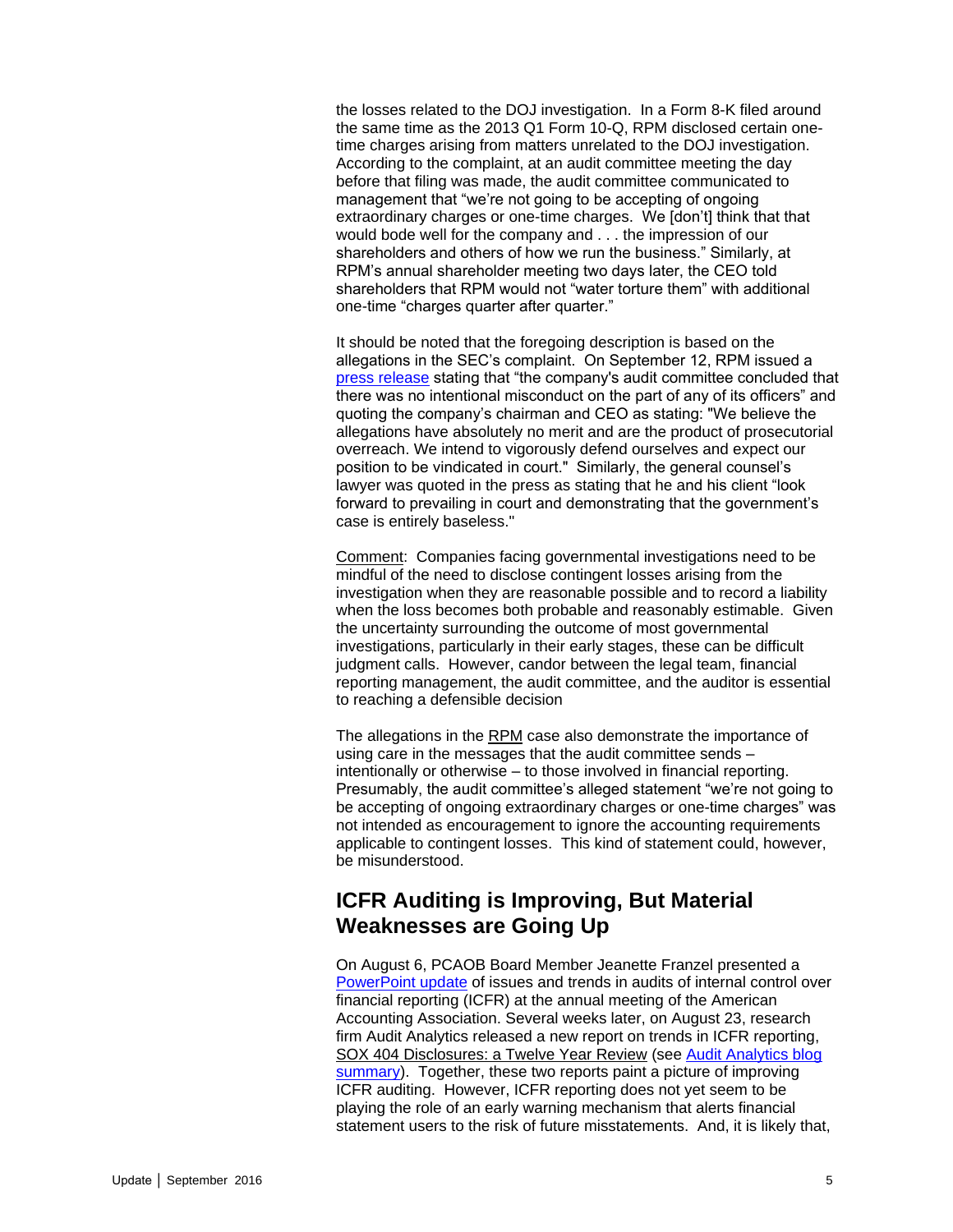despite progress, ICFR reporting and auditing will continue to be an area of regulatory scrutiny.

Based on PCAOB inspection data, Ms. Franzel saw improvement in ICFR audits. She highlighted the following points:

- For the four largest U.S. accounting firms, "the level of audit deficiencies related to ICFR improved in the 2014 inspections (generally performed in 2015) when compared to the previous year." The PCAOB found deficiencies serious enough to include in the public portion of the firm's inspection report in 30 percent of the ICFR audits performed by these firms that the PCAOB inspected during 2015. By comparison, in inspections performed during the prior year, the comparable deficiency rate was 36 percent. On the other hand, in 2010, the first year of ICFR "heightened scrutiny," the deficiency rate was only 16 percent.
- The most frequently-identified ICFR deficiencies fall into three categories -- selecting appropriate controls to test; testing control design effectiveness; and testing the operating effectiveness of controls. The PCAOB's inspection results reflect no change in the level of audit deficiencies related to control selection between 2014 and 2013. In contrast, inspectors found fewer deficiencies in 2014 with respect to testing design effectiveness and testing operating effectiveness, as compared to the prior year.
- Overall, the PCAOB's 2015 inspection results for the four largest accounting firms reflect improvements in ICFR auditing. The smaller number of ICFR audit deficiency findings is part of a larger trend of fewer deficiencies of all types in the public portion of the inspection reports of these firms.

Ms. Franzel also noted that, based on Audit Analytics data, the number of adverse ICFR opinions (i.e., opinions in which the auditor concluded that ICFR was not effective) increased between 2010 and 2014 from 3.4 percent of all ICFR opinions issued to approximately six percent. During the same period, the percentage of public companies subject to the ICFR audit requirement that announced restatements rose from 7.0 percent to 11.3 percent. In all of the years since 2010, the great majority of restating companies received clean ICFR opinions for year which was subsequently restated. For example, in 2015, 78.4 percent of companies that announced restatements had received an opinion from their auditor that controls over financial reporting were effective.

The Audit Analytics blog description of the 12-year retrospective report places these figures in a somewhat larger context. For example, while adverse auditor opinions on ICFR have, as Ms. Franzel notes, increased since 2010, 2010 represented the all-time low in adverse opinions. In 2004, the first year of ICFR auditing, 15.7 percent of companies received opinions that their controls were not effective; that percentage declined steadily until 2010. The increase since the 2010 low seems relatively modest by historical standards. The Audit Analytics blog states:

"Overall, the percentage of adverse 404 auditor opinions has seen a steady decrease, from 15.7% in 2004, the first year the requirements went into effect, to 5.3% in 2015. However, a less encouraging trend - depending on one's perspective - is hidden in that overall view; the percentage actually hit its lowest point in 2010, at 3.4%. Since, we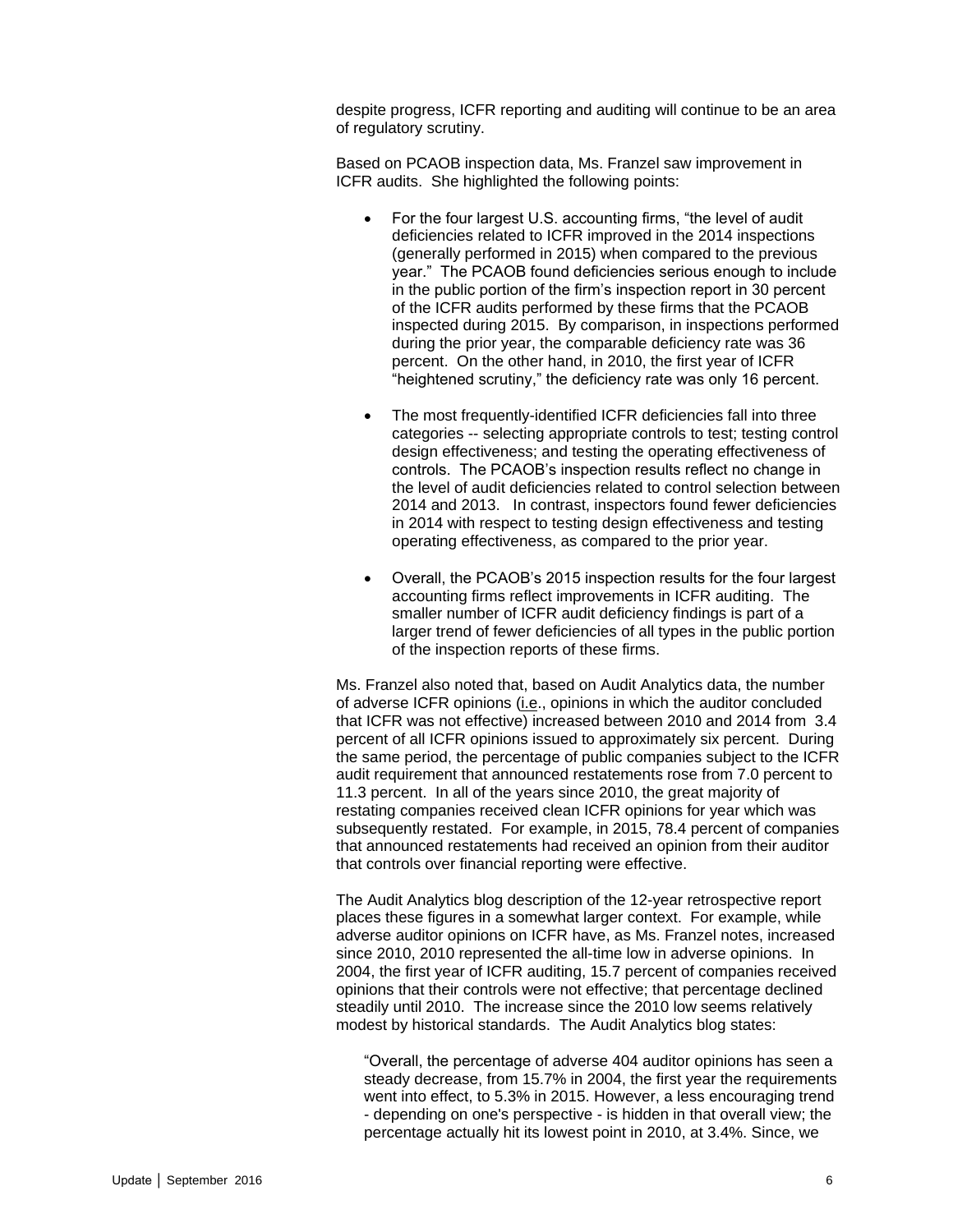have seen an increase in the percentage of adverse 404(b) audit opinions."

Comment: Ms. Franzel observes that the rate of ICFR audit deficiencies is "still high at 30 percent of the integrated audits inspected." The PCAOB attempts to select the most difficult or complex audits to inspect, and the overall quality of Big Four ICFR auditing is probably higher than the 30 percent deficiency rate suggests. However, it seems clear that, despite recent improvements, the PCAOB will continue to focus on ICFR auditing. Audit committees can, in turn, expect their auditors to continue to devote high levels of time and effort to ICFR issues in order to reduce the risk that the engagement team will receive adverse inspection comments from the PCAOB. It is also likely that the regulators will scrutinize situations in which companies and their auditors reported that internal control over financial reporting was effective during a particular period, but the company subsequently restated the financial statements for that same period. In anticipation of SEC inquiries, audit committees that face that situation may want to ask their own questions about the apparent contradiction.

#### <span id="page-6-0"></span>**Surprise! Executives With Pay Tied to the Stock Price Don't Like to Publicize Restatements**

A recent academic study finds that, when executive compensation is linked to the company's stock price, restatements of previously-issued financial statements are likely to be disclosed in a manner that will attract as little market attention as possible. The research also suggests that there may be differences between how the CEO and CFO approach the issue of restatement disclosure, especially when there are differences in how they are compensated. The study, The Association between Executive Pay Structure and the Transparency of Restatement Disclosures, was conducted by Brian Hogan of the University of Pittsburgh and Gregory A. Jonas of Case Western Reserve University. It appears in the September 2016 edition of Accounting Horizons. The [abstract](http://aaajournals.org/doi/abs/10.2308/acch-51454) is publicly available, and the full study is available for purchase.

The authors reviewed 1,178 public company restatements disclosed between 2004 and 2013. They divided the restatements into two groups – re-issuance (or "Big R") restatements, which are disclosed by the filing of a Form 8-K with the SEC, and revision (or "Little R") restatements, which are only reflected in a regular periodic filing, such as annual Form 10-K. Because re-issuance restatements attract a higher level of public attention, they tend to have a more dramatic impact on stock prices. Whether a restatement requires Big R or Little R treatment depends on the materiality of the error that is being corrected, and, in many cases, that determination requires the exercise of judgment. See [May 2016](http://www.bakermckenzie.com/-/media/files/insight/publications/2016/05/audit-committee-and-auditor-oversight-update/nl_na_auditpupdate_may16.pdf?la=en)  [Update](http://www.bakermckenzie.com/-/media/files/insight/publications/2016/05/audit-committee-and-auditor-oversight-update/nl_na_auditpupdate_may16.pdf?la=en) ("Restatements Hit a New Low").

Hogan and Jonas find that, as the stock portion of executive pay increases, the likelihood of a Big R restatement decreases. They observe that "even after managers determine a restatement is required, managers with pay structures favoring equity are more likely to judge a restatement as not material enough to trigger an 8-K filing."

Interestingly, however, the study also finds that the decision about how to disclose a restatement is influenced by the existence of differences between the way in which the CEO and the CFO are compensated and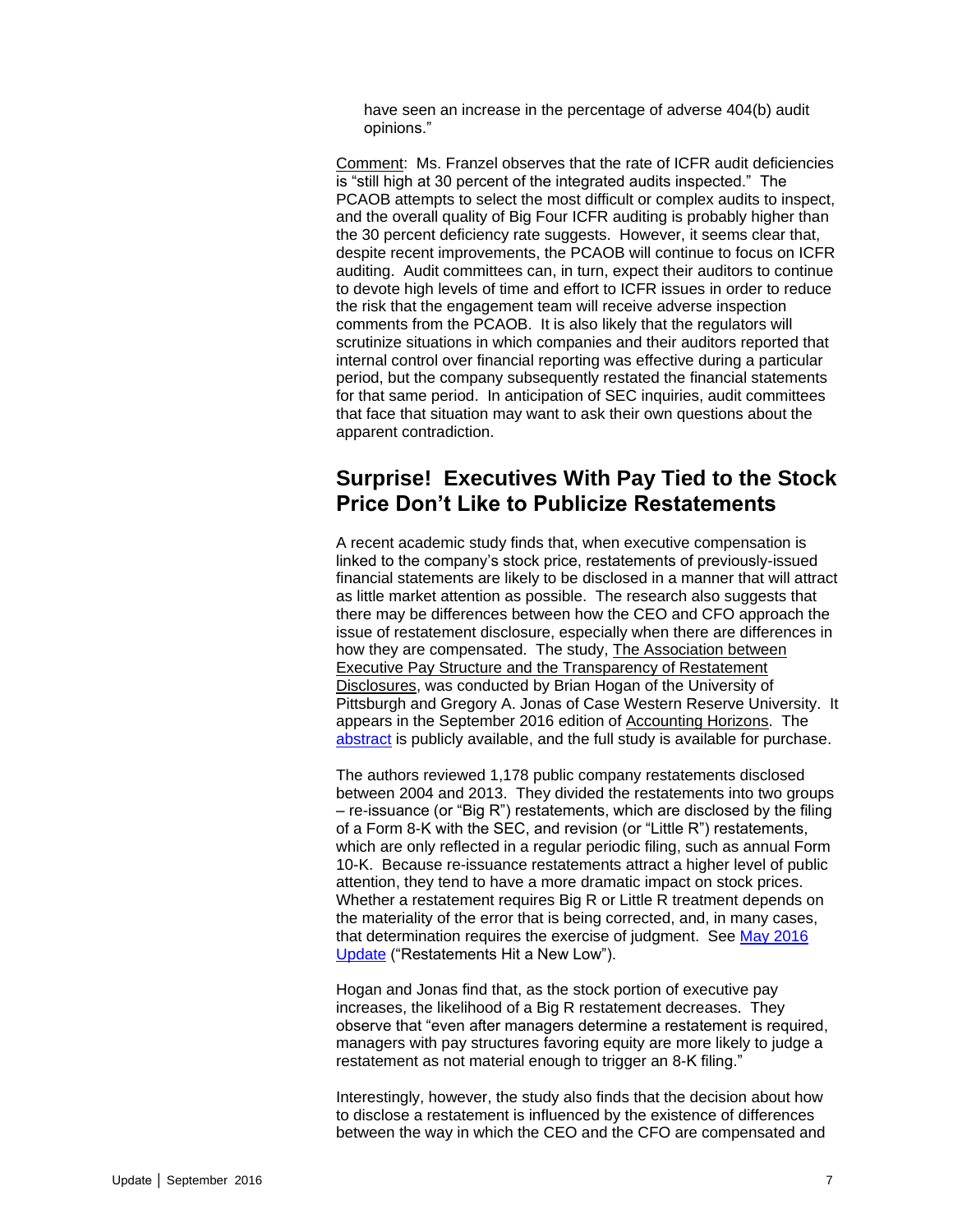that, "as the difference in pay structure between the CEO and CFO increases, the likelihood of a high-transparency disclosure increases." The authors state that CFOs are more likely than CEOs to suffer severe career damage, such firing and/or loss of a CPA certificate, in the event of a disclosure violation. Therefore, "[f]acing more severe deterrents, CFOs may not be willing to risk supporting a low-transparency restatement disclosure." The difference in perspective on how a restatement should be disclosed is particularly acute when the CEO's compensation is more heavily stock-based than is the CFO's:

"Another way to view the findings for disparity in pay structure is as a risk-reward opportunity set for these two executives. This opportunity set is substantially different for the CEO versus the CFO. CFOs are more likely to be terminated following a restatement \* \* \* and have less potential to benefit from a low-transparency disclosure due to having less equity-based pay than the CEO. This imbalance in the risk-reward opportunity set might reasonably be the source for tension in choosing the restatement disclosure method, with CFOs motivated to be more conservative (high-transparency choice). However, as CFO compensation becomes more aligned with the CEO, in terms of equity-based pay, tension in choosing the disclosure method (and potential for a more transparent disclosure) may diminish."

Comment: Audit committees reviewing management decisions about the materiality of a restatement and how to disclose it might want to keep the results of this research in mind. Further, in setting CFO compensation, it may be prudent to consider the possible financial reporting risks associated with heavily aligning the CFO's compensation with the stock price.

## **PCAOB 2015 Inspections Status Report**

On August 30, the PCAOB released its [report on the 2015 inspections of](https://pcaobus.org/Inspections/Reports/Documents/104-2016-141-Deloitte.pdf)  [Deloitte & Touche](https://pcaobus.org/Inspections/Reports/Documents/104-2016-141-Deloitte.pdf) and its [report on the 2015 inspection of](https://pcaobus.org/Inspections/Reports/Documents/104-2016-140-PwC.pdf)  [PricewaterhouseCoopers.](https://pcaobus.org/Inspections/Reports/Documents/104-2016-140-PwC.pdf) These are the first two reports the Board has made public with respect to its 2015 inspections of the four largest U.S. accounting firms. The results of these inspections are summarized in the table below.

<span id="page-7-0"></span>

| 2015 Big Four Inspections (Reports Issued in 2016) |                    |                              |                      |                   |
|----------------------------------------------------|--------------------|------------------------------|----------------------|-------------------|
| <u>Firm</u>                                        | <b>Report Date</b> | <b>Engagements Inspected</b> | Part   Deficiencies* | <b>Percentage</b> |
| Deloitte & Touche                                  | August 10, 2016    | 55                           | 13                   | 24%               |
| <b>PwC</b>                                         | August 10, 2016    | 55                           | 12                   | <b>22%</b>        |

\* The PCAOB describes deficiencies that are included in Part I of an inspection report as "of such significance that it appeared to the inspection team that the Firm, at the time it issued its audit report, had not obtained sufficient appropriate audit evidence to support its opinion" on the financial statements or on internal control over financial reporting.

> After the PCAOB has made all of the 2015 Big Four firm inspection reports publicly available, the Update will present an overview of the PCAOB's inspection findings concerning these firms.